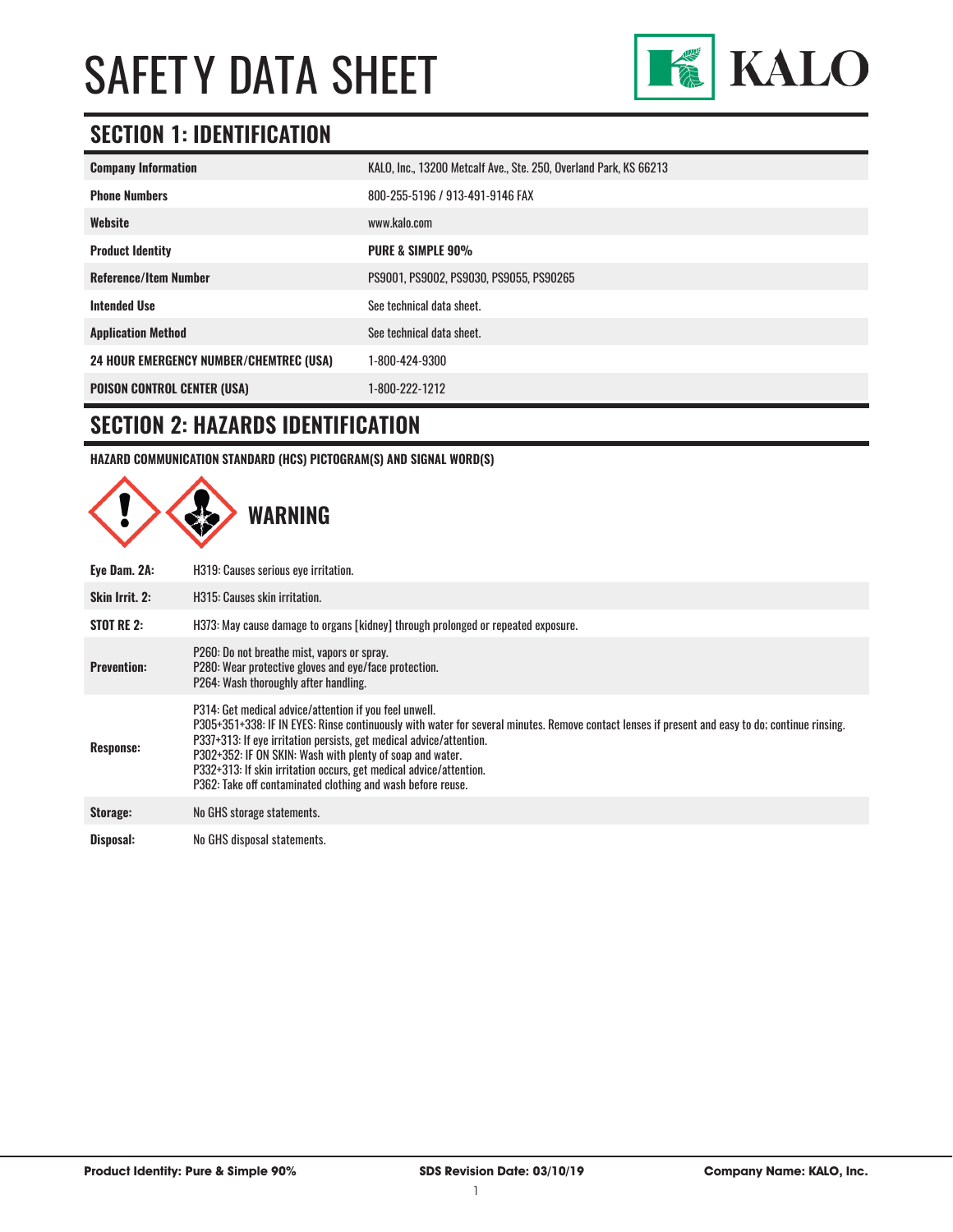

#### **SECTION 3: COMPOSITION/INFORMATION ON INGREDIENTS**

**This product is labeled with the following GHS Classifications, as it contains substances that present a hazard within the meaning of the relevant State and Federal Hazardous Substances regulations. This product is a proprietary blend. In accordance with paragraph (i) of§ 1910.1200, the specific chemical identity and/or exact percentage (concentration) of composition has been withheld as a trade secret.**

| <b>Proprietary Surfactant</b>                                                                                  |
|----------------------------------------------------------------------------------------------------------------|
| Proprietary                                                                                                    |
| $50 - 75$                                                                                                      |
| [1] Substance classified with a health or environmental hazard. [2] Substance with a workplace exposure limit. |
| <b>Proprietary Surfactant</b>                                                                                  |
| Proprietary                                                                                                    |
| $1.0 - 10$                                                                                                     |
| [1] Substance classified with a health or environmental hazard.                                                |
| <b>Proprietary Solvent</b>                                                                                     |
| Proprietary                                                                                                    |
| $1.0 - 10$                                                                                                     |
| [1] Substance classified with a health or environmental hazard.                                                |
|                                                                                                                |

### **SECTION 4: FIRST AID MEASURES**

#### **[DESCRIPTIONS]**

| General:           | In all cases of doubt, or when symptoms persist, seek medical attention. Never give anything by mouth to an unconscious person.                                                                                                         |
|--------------------|-----------------------------------------------------------------------------------------------------------------------------------------------------------------------------------------------------------------------------------------|
| <b>Inhalation:</b> | Remove to fresh air. Keep patient warm and at rest. If breathing is irregular or stopped, give artificial respiration. If unconscious, place in the recovery<br>position and obtain immediate medical attention. Give nothing by mouth. |
| Eyes:              | Irrigate copiously with clean fresh water for at least 10 minutes, holding the eyelids apart and seek medical attention.                                                                                                                |
| Skin:              | Remove contaminated clothing. Wash skin thoroughly with soap and water or use a recognized skin cleanser. Do NOT use solvents or thinners.                                                                                              |
| Ingestion:         | If accidentally swallowed, obtain immediate medical attention. Keep at rest, Do NOT induce vomiting.                                                                                                                                    |
|                    | [MOST IMPORTANT SYMPTOMS AND EFFECTS, BOTH ACUTE AND DELAYED]                                                                                                                                                                           |
| Overview:          | No adverse symptoms or effects anticipated under normal handling conditions. See Section 2 for further details.                                                                                                                         |
| Eyes:              | <b>Causes serious eye irritation.</b>                                                                                                                                                                                                   |
| Skin:              | Causes skin irritation.                                                                                                                                                                                                                 |

#### **SECTION 5: FIREFIGHTING MEASURES**

**Extinguishing Media:** Recommended extinguishing media: alcohol resistant foam, CO2 , powder, water spray. Do not use water jet. Special Hazards:<br> **Special Hazards:** Combustion may yield smoke, carbon monoxide, and other products of incomplete combustion. Oxides of sulfur, nitrogen or phosphorus may also be formed. Do not breathe mist, vapors or spray. **Advice For Firefighters:** Evacuate area. Prevent contamination from run-off of adjacent areas, streams, drinking water and sewers. Do not flush down sewers or other drainage systems. Exposed firefighters must wear standard protective equipment and in enclosed areas self-contained breathing apparatus. Use water-spray to cool fire-exposed surfaces and personnel.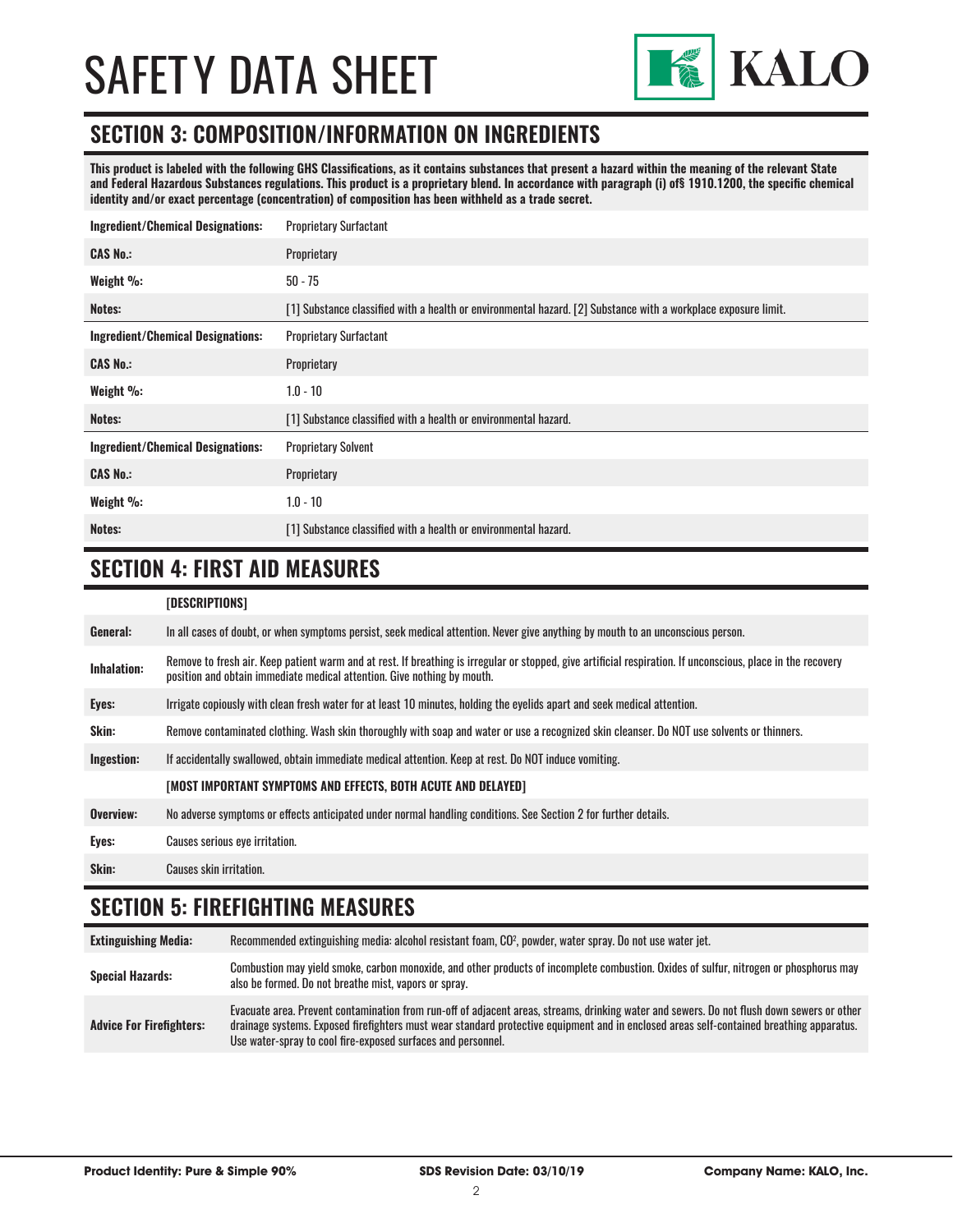

### **SECTION 6: ACCIDENTAL RELEASE MEASURES**

| <b>Precautions/Procedures:</b>                                         | Keep all sources of ignition away from spill/release. In case of a major spill or spillage in a confined space evacuate the area and<br>check vapor levels.                                                                                                                                                                                                                                                                                                                                                                                                                                                                                                               |
|------------------------------------------------------------------------|---------------------------------------------------------------------------------------------------------------------------------------------------------------------------------------------------------------------------------------------------------------------------------------------------------------------------------------------------------------------------------------------------------------------------------------------------------------------------------------------------------------------------------------------------------------------------------------------------------------------------------------------------------------------------|
| <b>Environmental Precautions:</b>                                      | Do not allow spills to enter drains or water courses.                                                                                                                                                                                                                                                                                                                                                                                                                                                                                                                                                                                                                     |
| <b>Methods and Material For</b><br><b>Containment and Cleaning Up:</b> | Ventilate the area and avoid breathing vapors. Take the personal protective measures listed in Section 8. Contain and absorb spillage<br>with non-combustible materials (e.g. sand/earth/vermiculite). Place in closed containers outside buildings and dispose of according<br>to the Waste Regulations (see Section 13). Clean, preferably with a detergent. Do not use solvents. Do not allow spills to enter drains<br>or water courses. If drains, sewers, streams or lakes are contaminated, inform the local water company immediately. In the case of<br>contamination of rivers, streams, or lakes, the Environmental Protection Agency should also be informed. |

#### **SECTION 7: HANDLING AND STORAGE**

| <b>Precautions For Safe Handling:</b> | Do not get in eyes, on skin, or on clothing. Do not breathe vapors or mists. Keep container closed. Use only with adequate ventilation.<br>Use good personal hygiene practices. Wash hands before eating, drinking, smoking. Remove contaminated clothing and wash before<br>reuse. Destroy contaminated belts and shoes and other items that cannot be decontaminated. See Section 2 for further details. |
|---------------------------------------|------------------------------------------------------------------------------------------------------------------------------------------------------------------------------------------------------------------------------------------------------------------------------------------------------------------------------------------------------------------------------------------------------------|
| <b>Conditions For Safe Storage:</b>   | Store in tightly closed containers in dry, well-ventilated area, away from excessive heat and incompatibles. See Section 2 for further<br>details.                                                                                                                                                                                                                                                         |
| <b>Incompatible Materials:</b>        | Oxidizing agents.                                                                                                                                                                                                                                                                                                                                                                                          |
| <b>Specific End Use(s):</b>           | See technical data sheet.                                                                                                                                                                                                                                                                                                                                                                                  |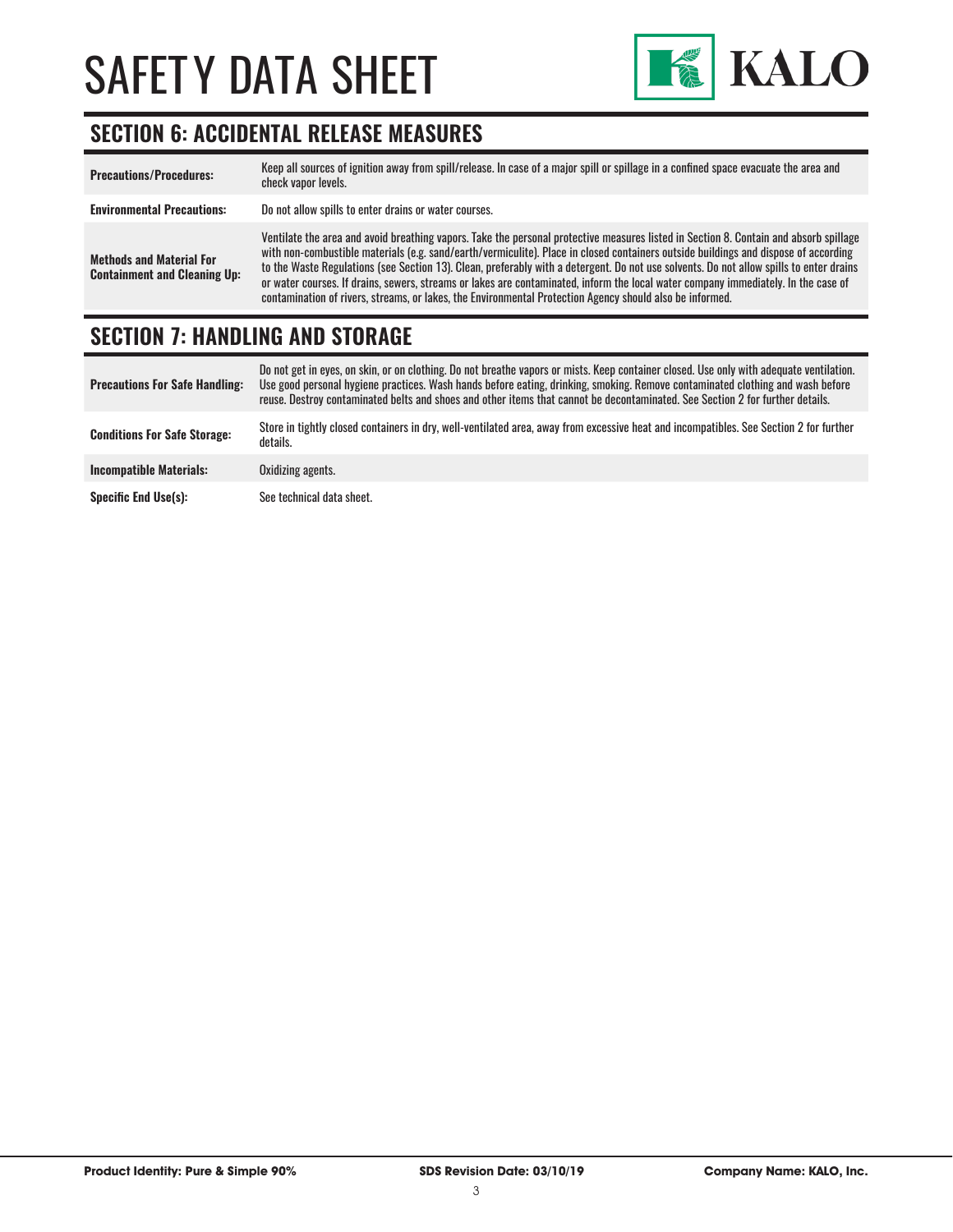

### **SECTION 8: EXPOSURE CONTROLS/PERSONAL PROTECTION**

**Exposure Data:** This product contains the following ingredient (at greater than 0.1%) with established limits for exposure under OSHA, ACGIH and/or NIOSH.

| <b>CAS No.</b>                            | Ingredient                    | <b>Source</b> | Value                                           |
|-------------------------------------------|-------------------------------|---------------|-------------------------------------------------|
| Proprietary                               |                               | OSHA          | TWA: $15mg/m^3$ (total) / TWA: $5mg/m^3$ (resp) |
|                                           | <b>Proprietary Surfactant</b> | ACGIH         | TWA: $3mg/m^3$ (resp) / $10mg/m^3$ (mist)       |
|                                           |                               | NIOSH         | <b>No Established RELs</b>                      |
| <b>CAS No.</b>                            | Ingredient                    | <b>Source</b> | Value                                           |
| <b>Proprietary Solvent</b><br>Proprietary |                               | <b>OSHA</b>   | No Established Limit                            |
|                                           |                               | ACGIH         | No Established Limit                            |
|                                           |                               | <b>NIOSH</b>  | No Established Limit                            |
| <b>CAS No.</b>                            | Ingredient                    | <b>Source</b> | Value                                           |
| Proprietary                               | <b>Proprietary Surfactant</b> | <b>OSHA</b>   | No Established Limit                            |
|                                           |                               | <b>ACGIH</b>  | No Established Limit                            |
|                                           |                               | <b>NIOSH</b>  | No Established Limit                            |

**Carcinogen Data:** This product contains no ingredients (at greater than 0.1%) that are suspected of being or known to be a carcinogen under OSHA, NTP or IARC.

| <b>CAS No.</b> | Ingredient                    | <b>Source</b> | Value                                                                 |
|----------------|-------------------------------|---------------|-----------------------------------------------------------------------|
| Proprietary    | <b>Proprietary Solvent</b>    | <b>OSHA</b>   | Select Carcinogen: No                                                 |
|                |                               | <b>NTP</b>    | Known: No / Suspected: No                                             |
|                |                               | <b>IARC</b>   | Group 1: No / Group 2a: No / Group 2b: No / Group 3: No / Group 4: No |
| <b>CAS No.</b> | Ingredient                    | <b>Source</b> | Value                                                                 |
| Proprietary    |                               | <b>OSHA</b>   | Select Carcinogen: No                                                 |
|                | <b>Proprietary Solvent</b>    | <b>NTP</b>    | Known: No / Suspected: No                                             |
|                |                               | <b>IARC</b>   | Group 1: No / Group 2a: No / Group 2b: No / Group 3: No / Group 4: No |
| <b>CAS No.</b> | Ingredient                    | <b>Source</b> | Value                                                                 |
| Proprietary    | <b>Proprietary Surfactant</b> | <b>OSHA</b>   | Select Carcinogen: No                                                 |
|                |                               | <b>NTP</b>    | Known: No / Suspected: No                                             |
|                |                               | <b>IARC</b>   | Group 1: No / Group 2a: No / Group 2b: No / Group 3: No / Group 4: No |

**[PERSONAL PROTECTIVE EQUIPMENT]**

**Respiratory:** If workers are exposed to concentrations above the exposure limit, they must use the appropriate certified respirators.

**Eyes:** Wear safety eyewear (e.g. safety spectacles/goggles/visors) to protect against the splash of liquids.

**Skin:** Overalls, which cover the body, arms, and legs, should be worn. Skin should not be exposed. All parts of the body should be washed after contact.

**Engineering Controls:** Provide adequate ventilation. Where reasonably practicable, this should be achieved by the use of local exhaust ventilation and good general extraction. If these are not sufficient to maintain concentrations of particulates, and any vapor below occupational exposure limits, suitable respiratory protection must be worn.

**Other Work Practices:** See technical data sheet.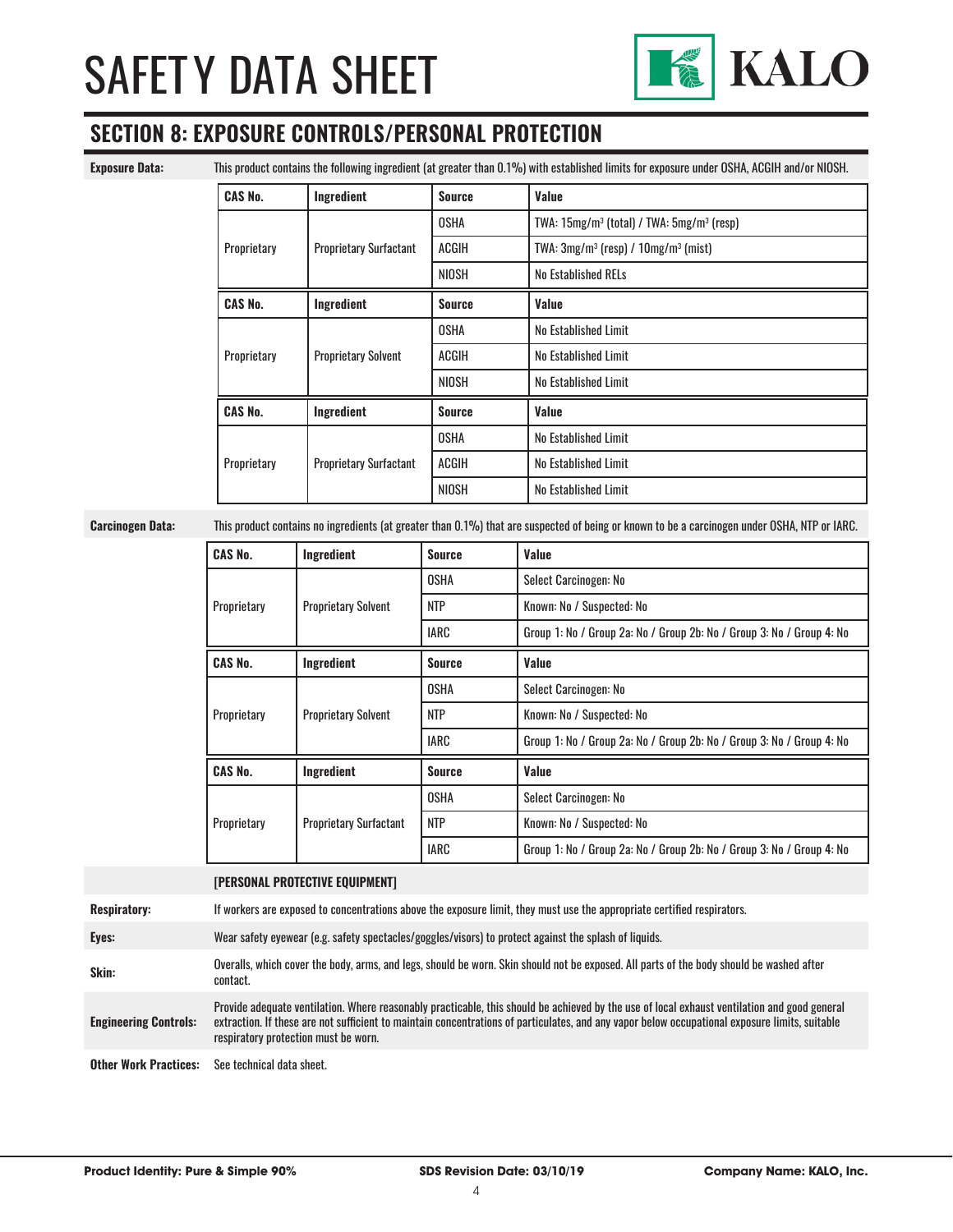

### **SECTION 9: PHYSICAL AND CHEMICAL PROPERTIES**

| Appearance:                                       | <b>Clear Pale Yellow Liquid</b>      |
|---------------------------------------------------|--------------------------------------|
| Odor:                                             | Mild                                 |
| <b>Odor Threshold:</b>                            | <b>Not Measured</b>                  |
| pH:                                               | $8.0 - 8.5$ (1% aqueous solution)    |
| <b>Specific Gravity:</b>                          | 1.15 - 1.19 @ 20°C                   |
| <b>Flashpoint:</b>                                | >200°F (>93°C) SETA Flash Closed Cup |
| <b>Solubility in Water:</b>                       | Dispersible                          |
| Viscosity (cSt):                                  | <b>Not Measured</b>                  |
| $VOC\%$ :                                         | <b>Not Measured</b>                  |
| <b>Vapor Pressure (Pa):</b>                       | <b>Not Measured</b>                  |
| <b>Vapor Density:</b>                             | <b>Not Measured</b>                  |
| <b>Melting/Freezing Points:</b>                   | <b>Not Measured</b>                  |
| Initial Boiling Point/Range (°F/°C):              | No Established Limit                 |
| <b>Flammability (Solid, Gas):</b>                 | Not Applicable                       |
| <b>Upper Flammability/Explosive Limits:</b>       | <b>Not Measured</b>                  |
| Lower Flammability/Explosive Limits:              | <b>Not Measured</b>                  |
| <b>Decomposition Temperature:</b>                 | <b>Not Measured</b>                  |
| <b>Auto-Ignition Temperature:</b>                 | <b>Not Measured</b>                  |
| Partition Co-Efficient n-octanol/water (Log Kow): | <b>Not Measured</b>                  |
| <b>Evaporation Rate (Ether=1):</b>                | <b>Not Measured</b>                  |
| Other:                                            | No other relevant information.       |

## **SECTION 10: STABILITY AND REACTIVITY**

| <b>Reactivity:</b>                       | Not chemically reactive.                                                                                |
|------------------------------------------|---------------------------------------------------------------------------------------------------------|
| <b>Chemical Stability:</b>               | Stable under normal ambient and anticipated conditions of use.                                          |
| <b>Hazardous Reactions:</b>              | Hazardous reactions not anticipated.                                                                    |
| <b>Conditions To Avoid:</b>              | Extended exposure to high temperatures can cause decomposition. Avoid all possible sources of ignition. |
| <b>Incompatible Materials:</b>           | Oxidizing agents.                                                                                       |
| <b>Hazardous Decomposition Products:</b> | Not anticipated under normal conditions of use.                                                         |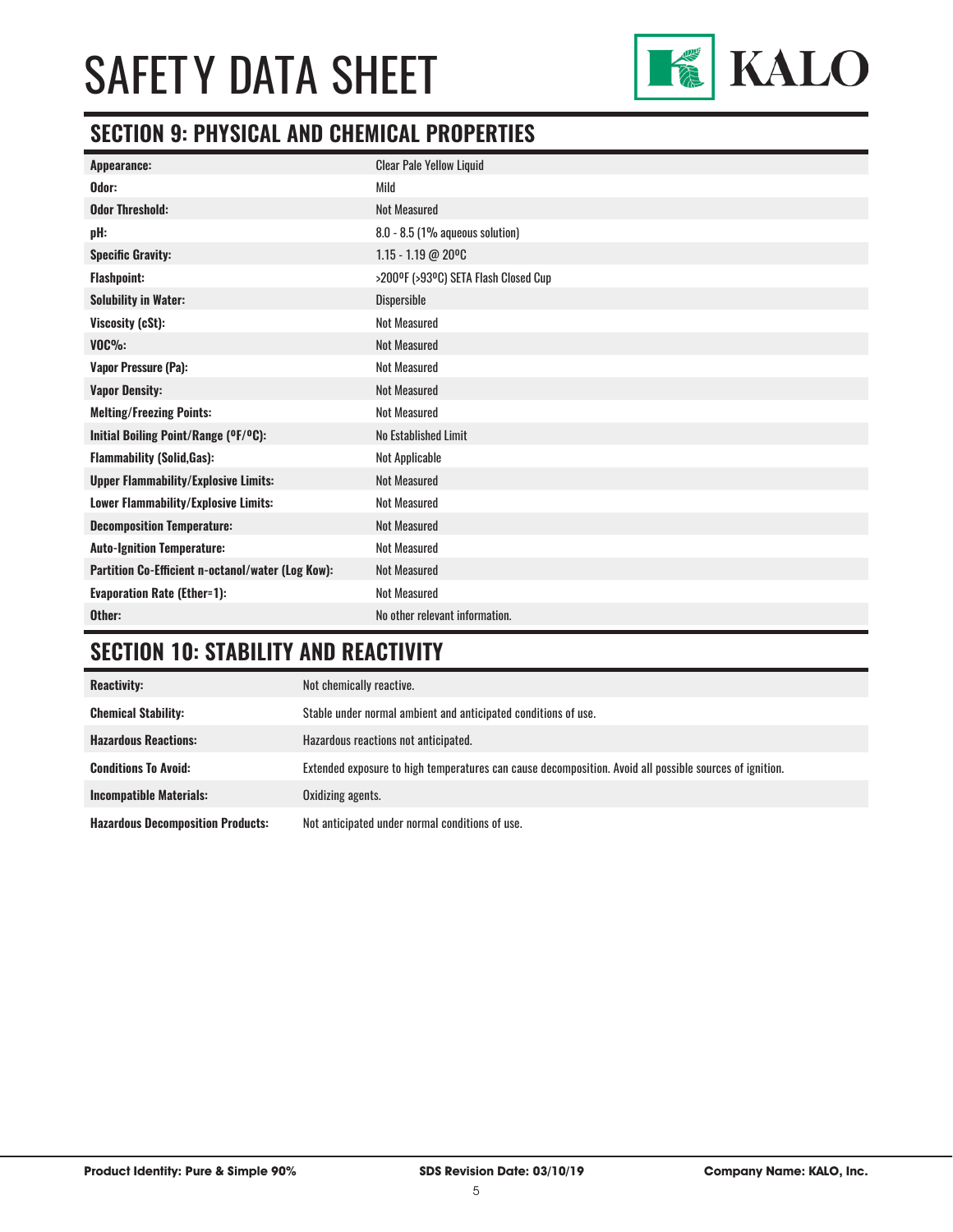

#### **SECTION 11: TOXICOLOGICAL INFORMATION**

|                                                                   | [ACUTE TOXICITY ESTIMATE]                                          |                          |
|-------------------------------------------------------------------|--------------------------------------------------------------------|--------------------------|
| Ingredients:                                                      | <b>Proprietary Blend of Surfactants and Solvent</b>                |                          |
| Oral LD50mg/kg:                                                   | >2,000.00/Category: NA                                             |                          |
| Skin LD50mg/kg:                                                   | >2,000.00/Category: NA                                             |                          |
| Inhalation Vapor LC50mg/L/4hr:                                    | >20.00                                                             |                          |
| Inhalation Dust/Mist LC50mg/L/4hr:                                | >11.00                                                             |                          |
| <b>ITEM</b>                                                       | <b>HAZARD</b>                                                      | <b>CATEGORY</b>          |
| <b>Acute Toxicity (mouth):</b>                                    | Not Applicable                                                     | $-$                      |
| <b>Acute Toxicity (skin):</b>                                     | <b>Not Applicable</b>                                              | --                       |
| <b>Acute Toxicity (inhalation):</b>                               | Not Applicable                                                     | $\overline{\phantom{a}}$ |
|                                                                   |                                                                    |                          |
| <b>Skin Corrosion/Irritation:</b>                                 | <b>Causes skin irritation.</b>                                     | $\overline{2}$           |
| <b>Eye Damage/Irritation:</b>                                     | <b>Causes serious eye irritation.</b>                              | 2A                       |
| <b>Sensitization (respiratory):</b>                               | <b>Not Applicable</b>                                              | $-$                      |
| Sensitization (skin):                                             | Not Applicable                                                     | $-$                      |
| <b>Germ Toxicity:</b>                                             | <b>Not Applicable</b>                                              | --                       |
| <b>Carcinogenicity:</b>                                           | Not Applicable                                                     | --                       |
| <b>Reproductive Toxicity:</b>                                     | <b>Not Applicable</b>                                              | $-\, -$                  |
| <b>Specific Target Organ Systemic Toxicity-Single Exposure:</b>   | Not Applicable                                                     | $-$                      |
| <b>Specific Target Organ Systemic Toxicity-Repeated Exposure:</b> | May cause damage to organs through prolonged or repeated exposure. | $\mathbf{2}$             |

### **SECTION 12: ECOLOGICAL INFORMATION**

| <b>Toxicity:</b>                       | No additional information provided for this product.  |
|----------------------------------------|-------------------------------------------------------|
| <b>Persistence and Degradability:</b>  | There is no data available on the preparation itself. |
| <b>Bioaccumulative Potential:</b>      | Not measured.                                         |
| <b>Mobility In Soil:</b>               | No data available.                                    |
| <b>Results of PBT and vPvB Assess:</b> | This product contains no PBT/vPvB chemicals.          |
| <b>Other Adverse Effects:</b>          | No data available.                                    |

### **SECTION 13: DISPOSAL CONSIDERATIONS**

**Waste Treatment Methods:**

Do not allow into drains or water courses. Wastes and emptied containers should be disposed of in accordance with regulations made under the Control of Pollution Act and the Environmental Protection Act. Using information provided in this data sheet advice should be obtained from the Waste Regulation Authority, whether the special waste regulations apply. Dispose of contents in accordance with local and national regulations.